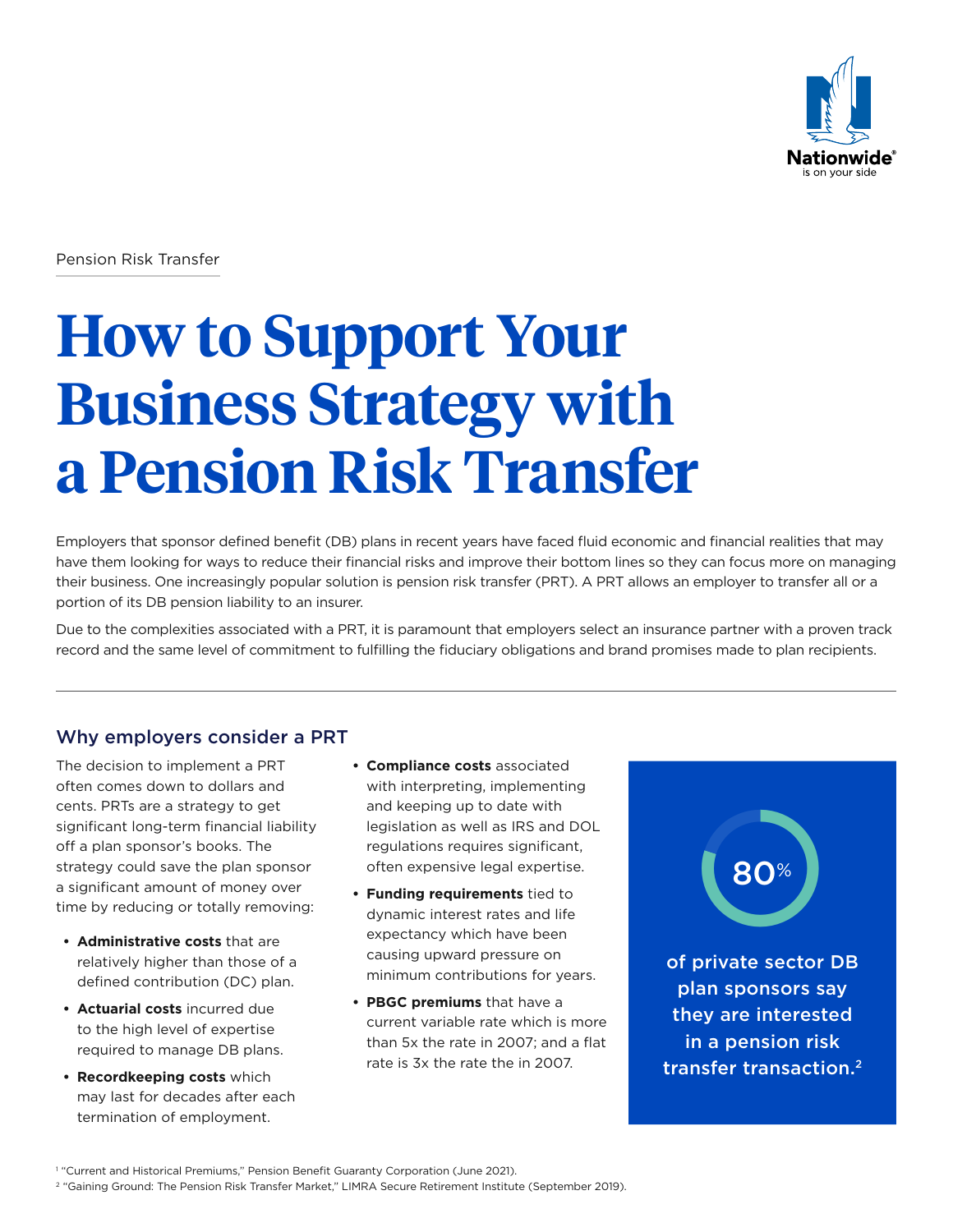## Why Nationwide for your PRT business

**\$13.7**  BILLION U.S. single-premium buyout sales in the fourth quarter of 2020, up 21% from fourth quarter 2019.\*

**The PRT market is hot.** Increasing costs and longer tails of liabilities on their books have led employers to seek a cost-effective solution. While the estimated cost for companies transferring their pension liabilities to an insurer through a PRT versus the approximate economic cost of maintaining their pension obligations is approximately the same,<sup>2</sup> market volatility, increases in PBGC premiums and increases in participant longevity still make PRT an attractive option for many plan sponsors.

We have a **proven track record** with risk management and strong financial service products. Our diversified corporate portfolio allows us to navigate all manner of economic ups and downs to fulfill our financial obligations and keep every promise we make, now and in the future.

**Our financial strength and trustworthy brand** are strong complements to the evolving needs of the PRT marketplace.

We're a mutual company focused on the best interests of our customers and partners to achieve long-term results.

# **Total sales/DWP: \$46.6 billion**

**A+ AM Best** received 10/17/2002

affirmed 12/17/2020

**\$797 million**

**Net operating income:**

**A1 Moody's** received 3/10/2009 affirmed 5/27/2020

**A+ Standard & Poor's**

**FORTUNE 100 Best Companies to Work For®**

> received 12/22/2008 affirmed 5/7/2021

Nationwide associates are committed to **extraordinary care**.

The Nationwide PRT team has deep experience in pension risk transfers and defined benefit plan administration, and our On Your Side® culture means you can depend on us to go above and beyond for your clients — from the initial stages of the PRT process through ongoing relationship management, participant servicing and operational excellence.

For plan participants, we ensure a seamless change to Nationwide with a dedicated transition team and offer ongoing personalized service with:

- The support of highly skilled agents whom participants can easily reach by phone
- Robust online and mobile self-service options
- Free and unlimited benefits estimates, both online and by phone
- Safe and secure contact center authentication and account protection

#### Learn more



["Pension Risk Transfer:](https://www.nationwidefinancial.com/media/pdf/NFM-20756AO.pdf)  [What You Need to Know,"](https://www.nationwidefinancial.com/media/pdf/NFM-20756AO.pdf)

a white paper from the Advanced Consulting Group, powered by Nationwide Retirement Institute®



["Pension Risk Transfer at](https://www.nationwide.com/cps/prt.html)  [Nationwide,"](https://www.nationwide.com/cps/prt.html) a website full of useful PRT information and resources

<sup>3</sup> Mercer U.S. Pension Buyout Index (March 2021). 4 Secure Retirement Institute U.S. Group Annuity Risk Transfer Sales Survey (March 2021).